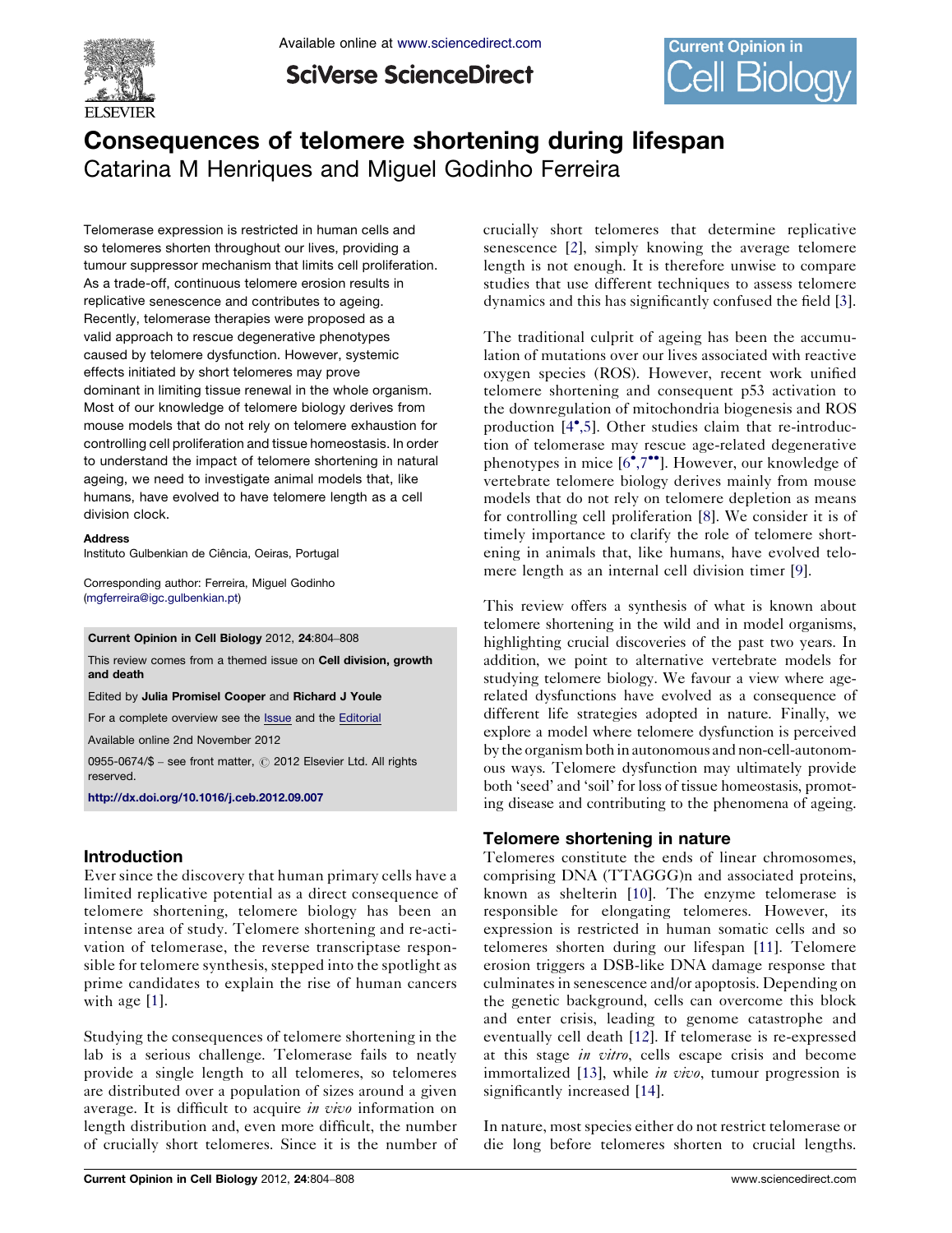However, different strategies for body sizes and lifespans were selected throughout evolution. Consequently, some organisms had telomere maintenance under evolutionary scrutiny. For example, telomere length inversely correlates with lifespan in mammalian species [[15,16\]](#page-3-0). Large animals undergo many more cell divisions than smaller ones and, since they live longer, tumourigenesis is more likely due to mutation accumulation. Large animals evolved additional tumour suppressor mechanisms that rely on counting cell divisions, of which telomere shortening is proposed to be one. There are, however, exceptions. For example, the naked mole rat is a small-sized rodent that lives up to 30 years and has evolved robust tumour suppressor mechanisms. Coincidently, these animals have shorter telomeres than most of the closely related rodents [[17\]](#page-3-0).

Most rodents and insectivores, such as hedgehogs, mice and rats, have long telomeres. However, both short-telomere and long-telomere species are found separately within at least four mammalian orders (Carnivora, Chiroptera, Rodentia, Lagomorpha) [[16\]](#page-3-0). This suggests that telomere length evolved multiple times in response to different life strategies. The evolutionary history of telomeres is still unravelling and, while there is evidence suggesting short telomeres as a tumour suppressor mechanism, there is still no convincing explanation for selection of long telomeres in short-lived animals.

In humans it is still unclear how different tissues respond to telomere shortening, but premature ageing syndromes such as Werner, Hutchinson-Gilford and Dyskeratosis Congenita (DC) exhibit shorter telomeres, accelerated ageing and reduced lifespan [[18](#page-3-0)]. Accordingly, several studies in human populations point to a negative correlation of telomere length with age [\[19](#page-3-0)–21]. In addition, recent studies have identified telomerase gene mutations in a variety of syndromes with short telomeres, such as pulmonary fibrosis [[22\]](#page-3-0) and aplastic anaemia [\[23](#page-3-0)]. Conversely, longer telomeres have been positively linked with healthy life and longevity [\[19](#page-3-0)]. Individuals with longer telomeres have a generally improved health profile and cognitive functions relative to controls.

Teleost fish have emerged as promising vertebrate models. Recent work shows that zebrafish have human length telomeres [\[24](#page-3-0)]. Despite detection of telomerase activity in various tissues, zebrafish telomeres shorten with age [[25\]](#page-3-0). This suggests that telomerase expression in some somatic cells is not sufficient to prevent telomere shortening, thus mimicking the human scenario [\[26](#page-4-0)]. Telomere shortening was further associated with impaired regenerative responses in wild type aged zebrafish, suggesting a role for telomere maintenance in tissue homeostasis [[25\]](#page-3-0). Accordingly, our work shows that telomerase deficient zebrafish degenerate and die

prematurely in the first generation, suggesting that, similarly to humans, telomerase is required for zebrafish lifespan (C. Henriques et al., submitted for publication).

### Telomere shortening in the lab

Assessing the natural consequences of telomere shortening in the lab is a serious challenge. Since telomeres shorten slowly with age, and these studies usually take too long. Scientists frequently use short-lived animals, such as lab mice, that either have long telomeres  $(5-10\times \text{longer}$ than humans) or mutants with artificially shortened telomeres. A major drawback of this strategy is that, unlike humans, most short-lived species have long telomeres and telomerase-independent cell division counting mechanisms [[8,9,11\]](#page-3-0). Murine primary cells lack replicative senes-cence in vitro [[16\]](#page-3-0). Instead, they arrest cell proliferation by undergoing stress-induced senescence (or STASIS), a phenomenon directed by either environmental stress or aberrant signalling [\[8,16\]](#page-3-0). Furthermore, immortalization occurs at a far higher frequency than human cells [\[9,27\]](#page-3-0), and is largely telomerase-independent, engaging instead Alternative Lengthening of Telomeres (ALT) recombination-based mechanisms [[9\]](#page-3-0). Accordingly, old lab mice develop a wide range of telomerase-independent tumours that differ substantially from ageing-associated cancers in humans [[9](#page-3-0)].

Most of our knowledge on how vertebrates respond to short telomeres derives from studies using telomerasedeficient mice [[28\]](#page-4-0). Telomerase-deficient mice are viable up to six generations showing no particular phenotypes until later generations [29–[31\]](#page-4-0). Consistent with the idea that short telomeres do not take part of the mouse ageing process, wild type mice grow old and age despite the presence of very long telomeres [[9\]](#page-3-0). The main mechanism directing ageing in the mouse is not totally understood. One possibility is that ageing in mice is primarily dictated by exogenous and endogenous stress, such as ROS [[32](#page-4-0)\*\*[,33\]](#page-4-0). It is wrong, however, to assume that mice that normally lack short telomeres will maintain evolutionary conserved mechanisms to deal with telomere shortening. Thus, the use of current lab mouse strains to model the role of telomeres in human cancer and ageing must be crucially validated.

Recently, a wild-derived inbred mouse strain (Cast/EiJ) that displays shorter, human-like telomeres has been advanced as a more suitable model to study telomere dysfunction [[34](#page-4-0)<sup>°</sup>]. Telomerase deficiency in this strain gives rise to first generation defects similar to the ones observed human DC syndromes [[34](#page-4-0)<sup>°</sup>]. Thus telomere length may be limiting for Cast/EiJ longevity, making it a promising alternative to the current mouse models. Our recent work using zebrafish suggests this species also evolved to depend on telomerase to regulate lifespan. This vertebrate will offer an important counterweight to our current knowledge.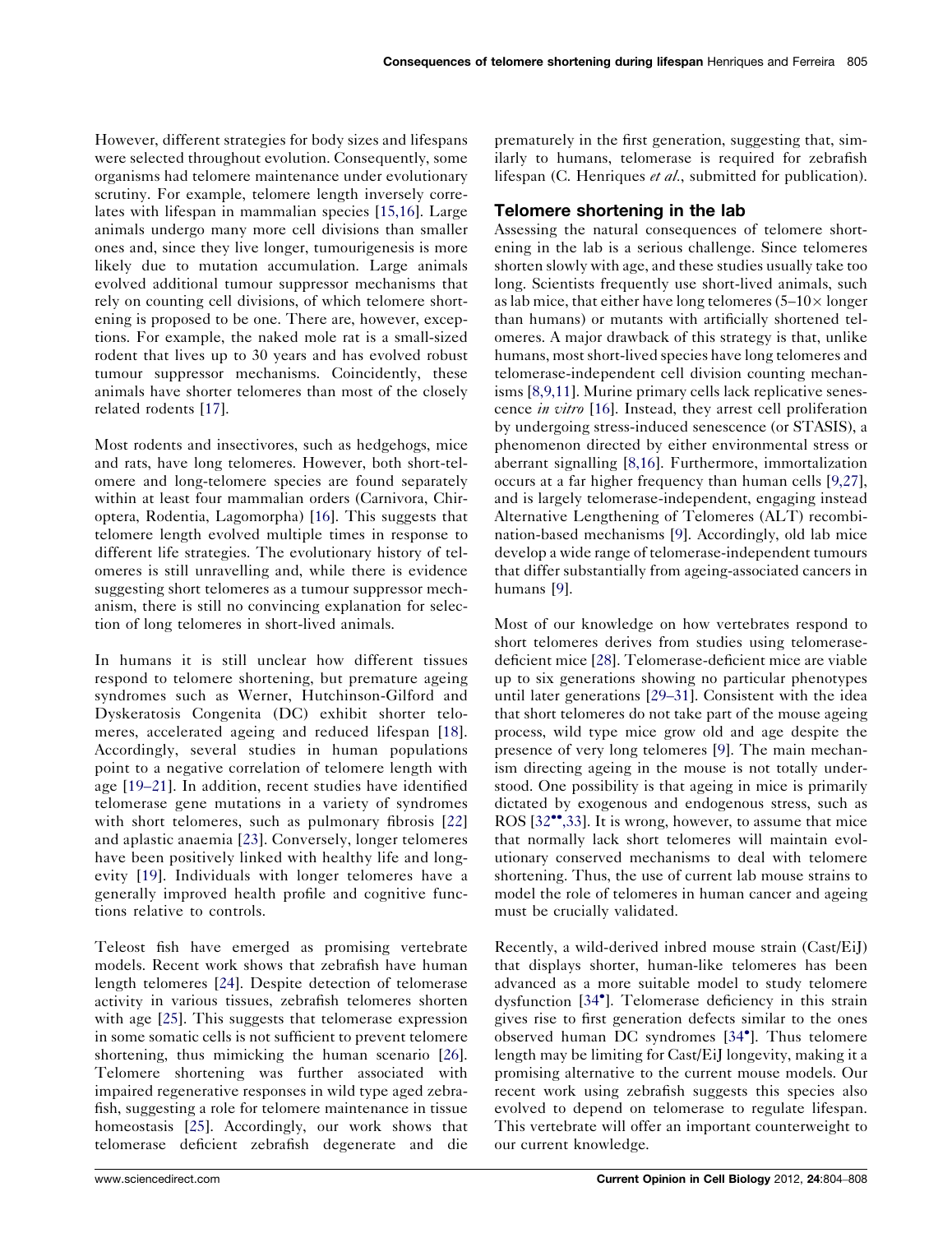## <span id="page-2-0"></span>Tissue communication in response to telomere shortening

How an organism responds to telomere shortening will depend on the choice between senescence and apoptosis in different tissues [[35\]](#page-4-0). While stem cells are more sensitive to apoptosis and resistant to senescence [[36\]](#page-4-0), somatic cells tend to enter replicative senescence in culture [\[37](#page-4-0)]. Whether this is the case *in vivo* is still not clear, but removing p16-positive senescent cells from a premature ageing mouse model partially rescued tissue degeneration [\[38](#page-4-0)\*\*]. Some organs were preferentially rescued over others, suggesting different contributions of senescence in the whole body.

Tissues with high cell turnover are more sensitive to telomere shortening than more quiescent tissues [\[30](#page-4-0)]. Telomere shortening can impact tissue homeostasis in a cell-autonomous manner by impairing cell proliferation and giving rise to genome instability, providing the 'seed' for disease development. Accordingly, short telomeres significantly promote and enhance tumour progression in vivo when telomerase is re-expressed at a time when cells have already entered crisis and genome instability [\[14](#page-3-0)].

Telomere shortening may also contribute to the 'soil' in which old age diseases set in. Short telomeres trigger cell senescence and senescent cells accumulate in aged tissues. These cells produce factors that affect not only the local tissue but also the whole organism. Senescenceassociated secretory phenotype (SASP) is characterized by the secretion of growth factors, tissue remodelling enzymes and pro-inflammatory cytokines, capable of influencing tumour development [[39\]](#page-4-0).

Telomere shortening can therefore affect whole body homeostasis by both cell-autonomous and non-cellautonomous mechanisms (Figure 1). Understanding which of these phenomena limits tissue homeostasis in the old is crucial, particularly when considering possible telomerase 'therapies'. Crucially, systemic microenvironment in late generation telomerase knockout mice irreversibly impairs haematopoietic stem cell homeostasis [\[40](#page-4-0)<sup>\*</sup>]. This suggests that short telomeres may cause a global inhibitory growth response. Given this, whether organ rejuvenation can be sustained within a surrounding senescent environment remains to be clarified. This knowledge will have profound implications, if we are to design therapies that rely on the transplantation of rejuvenated cells, such as iPS [[41\]](#page-4-0).

### **Discussion**

Even though telomere biology has been the target of intense study for the past twenty years, we still do not understand the consequences of telomere shortening in different tissues and how these affect whole organism in naturally aged animals. Most studies have a modular approach, studying a particular response in a particular tissue, forgetting the need to integrate consequences of telomere dysfunction in the whole body.

Ageing is a peculiar phenomenon in nature, in the sense that it is actually rarely seen in most animals. Animals

### Figure 1



Tissue communication in response to telomere dysfunction: (1) Restriction of telomerase expression leads to telomere erosion throughout lifetime. (2) Organs with high-proliferative capacity, such as gonads and gut, become rate-limiting over time and initiate DNA damage responses (DDRs). (3) DDRs culminate in apoptosis of stem cells and senescence of somatic cells. Tissue homeostasis is locally perturbed both in a cell-autonomous and non-cellautonomous manner. (4) Non-cell-autonomous signals spread to produce a systemic effect that extends to low-proliferating organs, such as the brain and muscle. (5) Systemic tissue damage leads to metabolic disorders that give rise to further ROS and cellular damage, thus creating a positive feedback loop capable of impairing whole body homeostasis.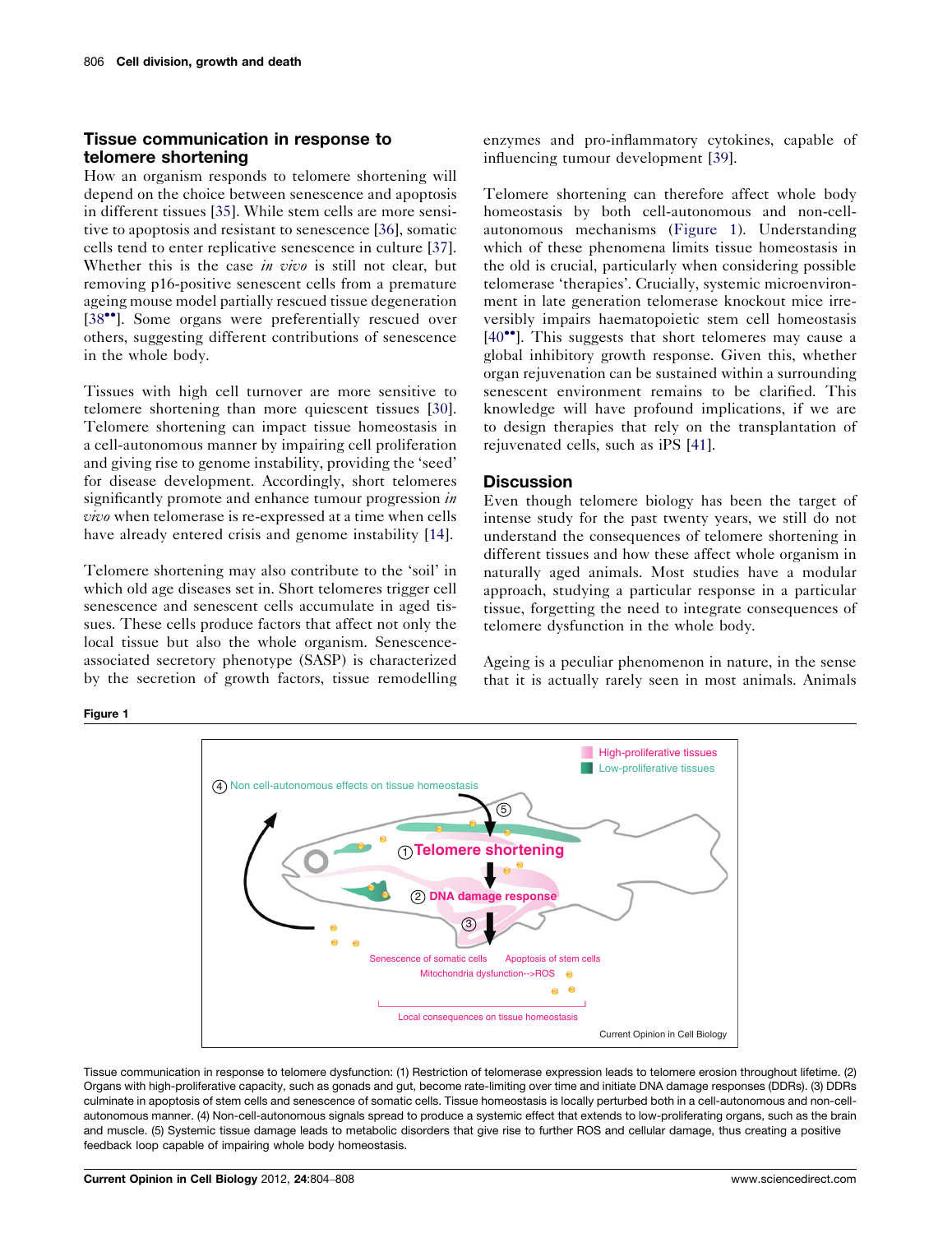<span id="page-3-0"></span>reproduce and die mostly before ageing sets in. Reproductive success is the most important driver of natural selection. So, it is conceivable that specific organs, such as the reproductive system, may play a rate-limiting role in affecting whole body homeostasis. Revealing studies in animal models as different as *Caenorhabditis elegans* [[42\]](#page-4-0) and mice [\[43](#page-4-0)] show how the reproductive system directly impacts on lifespan. Tissue communication is at the heart of transmitting information between different organs, be it in initiating (e.g. gonads), interpreting (e.g. brain) or effecting the response (e.g. gut) [[44\]](#page-4-0).

In species, such as humans, that evolved to regulate cell proliferation based on telomere length, high-turnover tissues will be affected with age. Telomere shortening in these tissues may be responsible for initiating whole body responses in a non-cell-autonomous way [\(Figure](#page-2-0) 1). Identifying these rate-limiting tissues will provide targets on which to direct telomerase therapies thus correcting defects locally and possibly rescue whole body degeneration [[45](#page-4-0)].

Future studies will offer an integrative view and test whether cell-autonomous telomerase rejuvenation can recover whole body degeneration. Understanding the impact that individual tissues have in a systemic response will allow us to evaluate the contribution of telomere shortening to the ageing process as a whole.

#### References and recommended reading

Papers of particular interest, published within the period of review, have been highlighted as:

- of special interest
- •• of outstanding interest
- Prescott J, Wentzensen IM, Savage SA, De Vivo I: Epidemiologic evidence for a role of telomere dysfunction in cancer etiology. Mutat Res 2012, 730:75-84.
- 2. Kaul Z, Cesare AJ, Huschtscha LI, Neumann AA, Reddel RR: Five dysfunctional telomeres predict onset of senescence in human cells. EMBO Rep 2012, 13:52-59.
- 3. Aubert G, Hills M, Lansdorp PM: Telomere length measurementcaveats and a critical assessment of the available technologies and tools. Mutat Res 2012, 730:59-67.
- 4.  $\bullet$ Sahin E, Depinho RA: Linking functional decline of telomeres, mitochondria and stem cells during ageing. Nature 2010, 464:520-528.

This paper attempts to unify two major theories of ageing: telomere shortening and mitochondria dysfunction. It gives short telomeres a central role in a telomere-p53-mitochondria-mediated ageing process.

- 5. Sahin E, Depinho RA: Axis of ageing: telomeres, p53 and mitochondria. Nat Rev Mol Cell Biol 2012, 13:397-404.
- 6.  $\bullet$ Bernardes de Jesus B, Vera E, Schneeberger K, Tejera AM, Ayuso E, Bosch F, Blasco MA: Telomerase gene therapy in adult and old mice delays aging and increases longevity without increasing cancer. EMBO Mol Med 2012.

Report showing that telomerase gene therapy delays onset of ageassociated phenotypes and improves longevity in wild type mice

- 7. Jaskelioff M, Muller FL, Paik JH, Thomas E, Jiang S, Adams AC,
- $\bullet$  $\bullet$ Sahin E, Kost-Alimova M, Protopopov A, Cadinanos J et al.:
- Telomerase reactivation reverses tissue degeneration in aged telomerase-deficient mice. Nature 2011, 469:102-106.

Report showing that deterioration induced by telomere shortening in mice could be reversed by re-expression of telomerase. Importantly, even low-turnover tissues such as the brain benefited from telomerase expression.

- 8. Itahana K, Campisi J, Dimri GP: Mechanisms of cellular senescence in human and mouse cells. Biogerontology 2004, 5:1-10.
- 9. Wright WE, Shay JW: Telomere dynamics in cancer progression and prevention: fundamental differences in human and mouse telomere biology. Nat Med 2000, 6:849-851.
- 10. de Lange T: Shelterin: the protein complex that shapes and safeguards human telomeres. Genes Dev 2005, 19:2100-2110.
- 11. Forsyth NR, Wright WE, Shay JW: Telomerase and differentiation in multicellular organisms: turn it off, turn it on, and turn it off again. Differentiation 2002, 69:188-197.
- 12. Shay JW, Wright WE, Werbin H: Defining the molecular mechanisms of human cell immortalization. Biochim Biophys Acta 1991, 1072:1-7.
- 13. Bodnar AG, Ouellette M, Frolkis M, Holt SE, Chiu CP, Morin GB, Harley CB, Shay JW, Lichtsteiner S, Wright WE: Extension of lifespan by introduction of telomerase into normal human cells. Science 1998, 279:349-352.
- 14. Ding Z, Wu CJ, Jaskelioff M, Ivanova E, Kost-Alimova M,<br>Protopopov A, Chu GC, Wang G, Lu X, Labrot ES et al.: Telomerase reactivation following telomere dysfunction **yields murine prostate tumors with bone metastases**. Cell<br>2012, **148**:896-907.
- 15. Gomes NM, Shay JW, Wright WE: Telomere biology in Metazoa. FEBS Lett 2010, 584:3741-3751.
- 16. Gomes NM, Ryder OA, Houck ML, Charter SJ, Walker W, Forsyth NR, Austad SN, Venditti C, Pagel M, Shay JW et al.: Comparative biology of mammalian telomeres: hypotheses on ancestral states and the roles of telomeres in longevity determination. Aging Cell 2011, 10:761-768.
- 17. Gorbunova V, Seluanov A: Coevolution of telomerase activity and body mass in mammals: from mice to beavers. Mech Ageing Dev 2009, 130:3-9.
- 18. Kirwan M, Dokal I: Dyskeratosis congenita, stem cells and telomeres. Biochim Biophys Acta 2009, 1792:371-379.
- 19. Atzmon G, Cho M, Cawthon RM, Budagov T, Katz M, Yang X, Siegel G, Bergman A, Huffman DM, Schechter CB et al.: Evolution in health and medicine Sackler colloquium: Genetic variation in human telomerase is associated with telomere length in Ashkenazi centenarians. Proc Natl Acad Sci U S A 2010, 107(Suppl. 1):1710-1717.
- 20. Njajou OT, Cawthon RM, Damcott CM, Wu SH, Ott S, Garant MJ, Blackburn EH, Mitchell BD, Shuldiner AR, Hsueh WC: Telomere length is paternally inherited and is associated with parental lifespan. Proc Natl Acad Sci U S A 2007, 104:12135-12139.
- 21. Njajou OT, Hsueh WC, Blackburn EH, Newman AB, Wu SH, Li R, Simonsick EM, Harris TM, Cummings SR, Cawthon RM: Association between telomere length, specific causes of death, and years of healthy life in health, aging, and body composition, a population-based cohort study. J Gerontol A: Biol Sci Med Sci 2009, 64:860-864.
- 22. Tsang AR, Wyatt HD, Ting NS, Beattie TL: hTERT mutations associated with idiopathic pulmonary fibrosis affect telomerase activity, telomere length, and cell growth by distinct mechanisms. Aging Cell 2012, 11:482-490.
- 23. Yamaguchi H, Calado RT, Ly H, Kajigaya S, Baerlocher GM,<br>Chanock SJ, Lansdorp PM, Young NS: **Mutations in TERT, the** gene for telomerase reverse transcriptase, in aplastic anemia. N Engl J Med 2005, 352:1413-1424.
- 24. Elmore LW, Norris MW, Sircar S, Bright AT, McChesney PA, Winn RN, Holt SE: Upregulation of telomerase function during tissue regeneration. Exp Biol Med (Maywood) 2008, 233:958-967.
- 25. Anchelin M, Murcia L, Alcaraz-Perez F, Garcia-Navarro EM, Cayuela ML: Behaviour of telomere and telomerase during aging and regeneration in zebrafish. PLoS One 2011, 6:e16955.